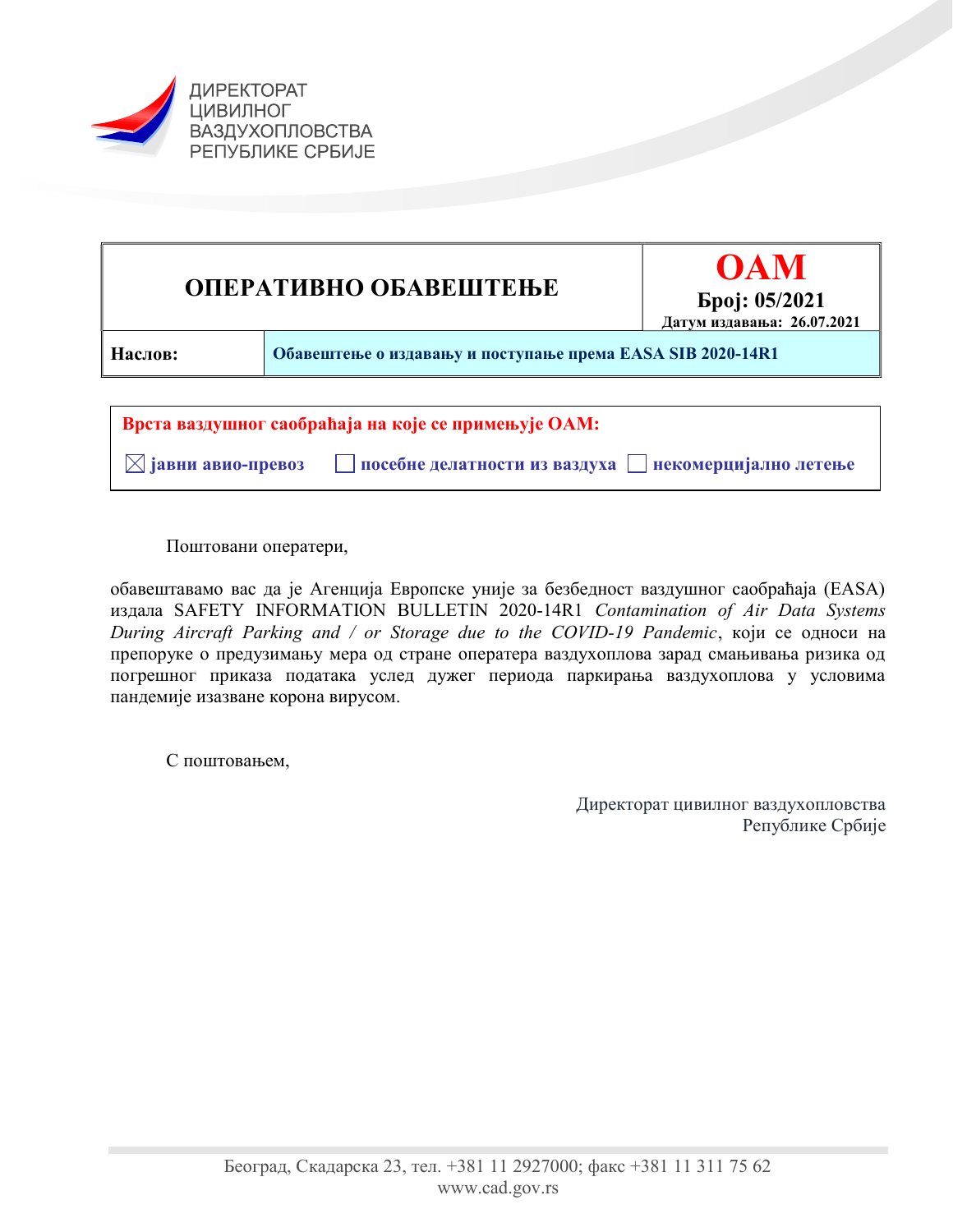

**Safety Information Bulletin Airworthiness – Operations SIB No.: 2020-14R1 Issued: 22 July 2021**

**Subject: Contamination of Air Data Systems During Aircraft Parking and / or Storage due to the COVID-19 Pandemic**

# **Revision:**

This SIB revises EASA SIB 2020-14 dated 05 August 2020.

# **Ref. Publications:**

EASA Guidance: [Return to service of aircraft from storage in relation to the COVID-19 pandemic.](https://www.easa.europa.eu/document-library/general-publications/guidelines-return-service-aircraft-storage-relation-covid-19)

# **Applicability:**

All parked aircraft, aircraft that have been stored namely due to the COVID-19 pandemic, continuing airworthiness management organisations (CAMOs), aircraft maintenance organisations (AMOs), and commercial air transport (CAT) operators and national competent authorities (NCAs).

### **Description:**

The aviation world has been heavily hit by the COVID-19 pandemic and an unprecedented number of aircraft have been entered into Parking or Storage conditions. This situation has caused severe financial pressure on air operators, as well as on their service providers. Gradually, the travel restrictions in and between countries are being lifted and operators are preparing to resume passenger flights. This requires first of all that the aircraft that were put into storage for weeks or months, are being restored to an airworthy condition. The significantly reduced number of flights due to COVID-19 also means that aircraft spend more time on the ground between flights, whilst not entering into the requirements defined in the Parking / Storage tasks.

EASA has noticed an alarming trend in the number of reports of unreliable speed and altitude indications during the first flight(s) following the aircraft leaving storage, caused by contaminated air data systems. It has also been noticed that contaminated air data systems related events occur when the aircraft is parked for a time period of less than 48 hours or even in aircraft in transit and on the ground for periods of less than 12 hours.

This has led to a number of Rejected Take-Off (RTO) and Air Turn Back (ATB) events. Most of the reported occurrences concerned the accumulation of foreign objects, such as insect nests, in the pitot static system. This contamination caused obstruction of pitot probe and static port orifices, in some cases on multiple systems, even when the covers were installed. The risk of such contamination would increase, if the aircraft storage/de-storage procedures were not completely or improperly applied at the beginning, during or at the end of the storage period. Additionally, pitot probes are not always protected by covers during short duration parking, resulting in a greatly increased exposure to the risk of pitot probes contamination.

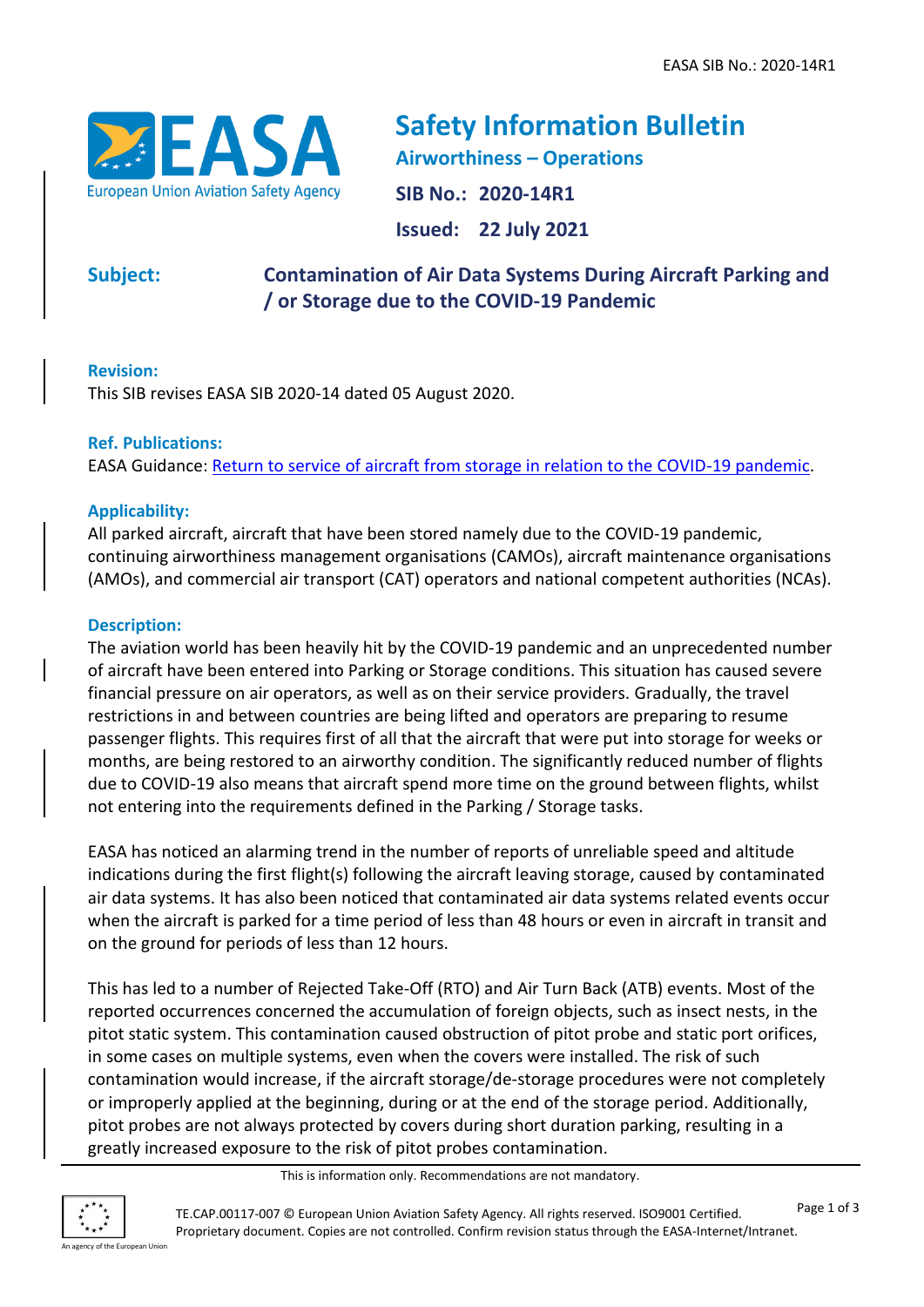Pitot static systems provide flight critical air data information, and it is very important that the maintenance instructions of the Type Certificate (TC) holders and/or design approval holders are strictly applied. Careful planning and application of all required maintenance and the required resources by the responsible organisations are essential.

At this time, the safety concern described in this SIB is not considered to be an unsafe condition that would warrant Airworthiness Directive (AD) action under Regulation (EU) [748/2012,](http://eur-lex.europa.eu/LexUriServ/LexUriServ.do?uri=OJ:L:2012:224:0001:0085:EN:PDF) Part 21.A.3B, nor Safety Directive (SD) action under Regulation (EU) [965/2012,](http://eur-lex.europa.eu/LexUriServ/LexUriServ.do?uri=OJ:L:2012:296:0001:0148:EN:PDF) Annex II, ARO.GEN.135(c).

#### **Recommendation(s):**

CAMOs and MOs are recommended to carefully follow the maintenance instructions for cleaning and inspecting the pitot static system during the return to service of aircraft, including new and recently updated guidance/recommendations from the TC holders and/or design approval holders.

If it is suspected that there could be contamination of the air data system/pitot static probes, CAMOs and AMOs should assess, if the maintenance instructions are adequate to the situation, contacting the TC holders and/or design approval holders for further instructions, as necessary.

The importance of protecting the pitot probes with covers even for a short duration parking should be highlighted. Operators, CAMOs, and AMOs should consider protecting the pitot probes with covers even for short-duration parking, together with review of pre-flight checklists and raising awareness among flight crews to check if air data system protective covers are removed prior to flight.

Operators are recommended to raise flight crews' awareness on this potential issue by reminding them the importance of:

- conducting thorough pre-flight inspections of the pitot static system;
- monitoring airspeed indications during the take-off roll and announcing any abnormalities, such as unusual airspeed trend or absence of airspeed indications (usually a Pilot Monitoring duty);
- conducting the required coordinated airspeed checks during the take-off roll, ensuring that the airspeed indicators are in agreement;
- aborting/rejecting take-off if an airspeed anomaly is detected;
- performing the related abnormal/non-normal procedure (e.g. "Airspeed Unreliable") in case abnormalities or disagreement are detected in flight.

Operators should also consider including the unreliable air data scenario into the operator's post-Covid re-qualification simulator programme. The Operator's policy on take-off briefings should be re-assessed to consider the issues highlighted in this SIB.

NCAs are recommended to inform, question, support and monitor the organisations under their safety oversight, and consequently to adapt their oversight of the above aspects, as necessary, during these particular circumstances.